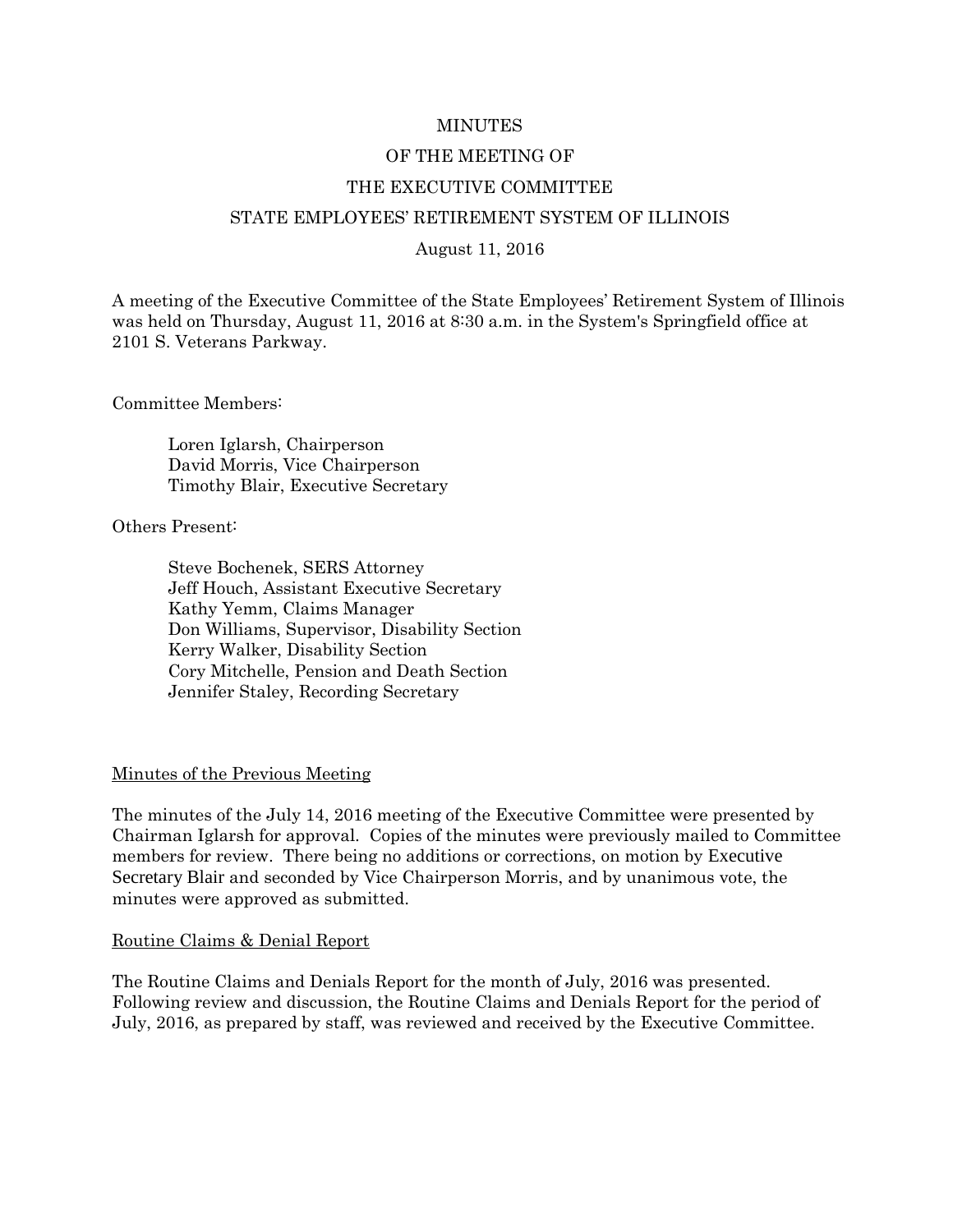# Old Business

### Cynthia Hogueisson Cronk – 1/2 time ceasing date

Upon checking the half time ceasing tickler (60 days prior to the ceasing date) it was discovered the system generated an incorrect ceasing date as January 9, 2016. The correct half time ceasing date was April 30, 2015.

Ms. Cronk's benefits were stopped November 1, 2015. This has created an overpayment of \$18,247.50.

During the course of Ms. Cronk's disability she was sent an income verification letter that gave a ceasing date of October 31, 2016.

Ms. Cronk appeared before the April 2016 Executive Committee to appeal the overpayment of her disability. The Executive Committee deferred the case pending receipt of documentation from Ms. Hogueisson reflecting costs incurred from May 1, 2015 through November 1, 2015, and pending general information from SERS' attorney, Steve Bochenek, concerning the Pension Code.

The case was re-examined at the August 2016 Executive Committee. After some discussion, a motion was made by Chairman Iglarsh to approve the appeal of Ms. Cronk to receive disability benefits through October 31, 2015 and the ½ time ceasing credit will be applied to any future disability leave, seconded by Vice Chairperson Morris. All were in favor.

### New Business

### James LaPlume – Nonocc – Waive 90 day filing period

James LaPlume works as a sales representative for the Illinois State Lottery. He stopped working on June 26, 2015 and began a medical leave of absence on July 20, 2014. He has not yet returned to work.

His agency notified SERS of his disability on July 14, 2015 and a disability packet was mailed to him on July 17, 2015. His application, however, was not received until February 9, 2016, as he did not return his application within the 90 day filing rule.

Mr. LaPlume is appealing the denial of his disability benefits. He is requesting that the 90 day rule be waived.

After some discussion a motion was made by Chairman Iglarsh to approve Mr. LaPlume's request to waive the 90 day filing limitation, seconded by Vice Chairperson Morris. All were in favor.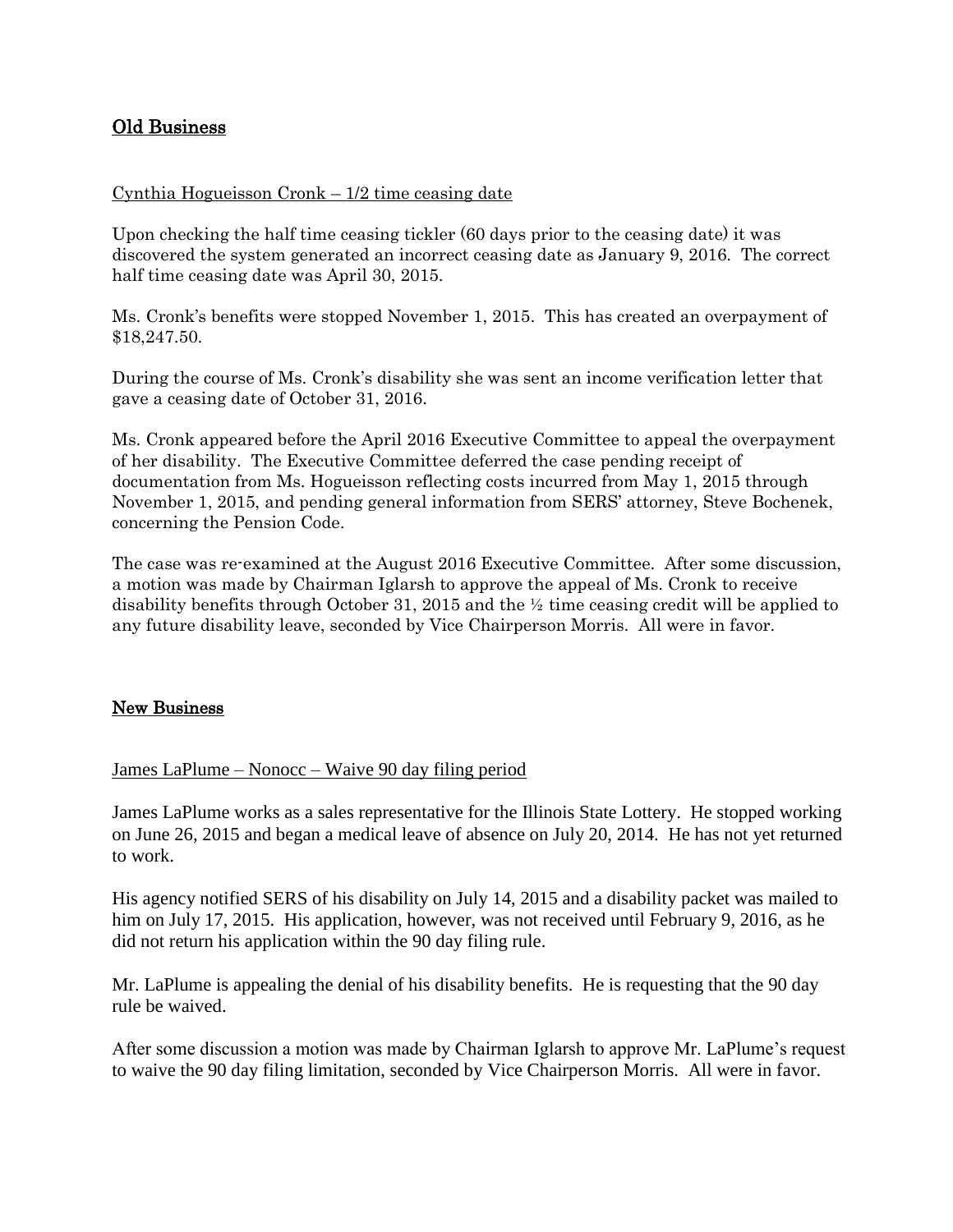## Larry Harvell - Nonocc – Waive 90 day filing period

Larry Harvell works as an office associate as a hotline representative for the Illinois Department of Healthcare and Family Services. He stopped working on November 10, 2008 and began a medical leave of absence on November 13, 2008. He returned to work on March 30, 2009.

Mr. Harvell was not aware that he was eligible to apply for nonoccupational disability at the time of his injury, and subsequently missed the deadline for the 90 day filing rule. He is appealing the denial of his disability benefits and is requesting that the 90 day filing rule be waived.

After some discussion, a motion was made by Chairman Iglarsh to approve Mr. Harvell's request to waive the 90 day filing limitation, seconded by Vice Chairperson Morris. All were in favor.

# Rosalind White – Wants to receive higher pension

Rosalind White retired reciprocally with the Illinois Municipal Retirement Fund (IMRF) effective June 1, 2016.

In March, 2016, Ms. White was provided with a reciprocal pension estimate. This estimate assumed all of Ms. White's service credit was under the alternative formula. In actuality, only 3.5 years of service were under the alternative formula. The difference between the estimated amount and the actual pension is \$594.88 per month.

Ms. White is asking for her pension to be the same as the amount used in the pension estimate.

After discussing the case, a motion was made by Executive Secretary Blair to deny Ms. White's request to adjust her pension benefit to the higher estimated rate, seconded by Chairman Iglarsh. All were in favor.

# Kyle Coda, Waiver of survivor benefit (member, Robert Coda)

Robert Coda was an active state employee who died on February 1, 2006. He was survived by his spouse, Victoria, and three minor children.

When the middle child, Tyler, turned 18 years old, he did not return his application and student certification to begin a benefit on his own record. At this time the benefit should have been split between his older brother, who was receiving a benefit on his own, and his mother, who was receiving a benefit for herself, and now one remaining minor child. This created an overpayment of survivor benefits to the member's spouse, Victoria, in the amount of \$200.79, which should have been instead paid to Kyle.

Kyle's benefit was suspended October 31, 2015 because he had not submitted his semi-annual student certification. The form was later returned and his benefit should have been activated effective December, 2015, but this was not entered into the computer system, resulting in Victoria continuing to receive the money due to Kyle.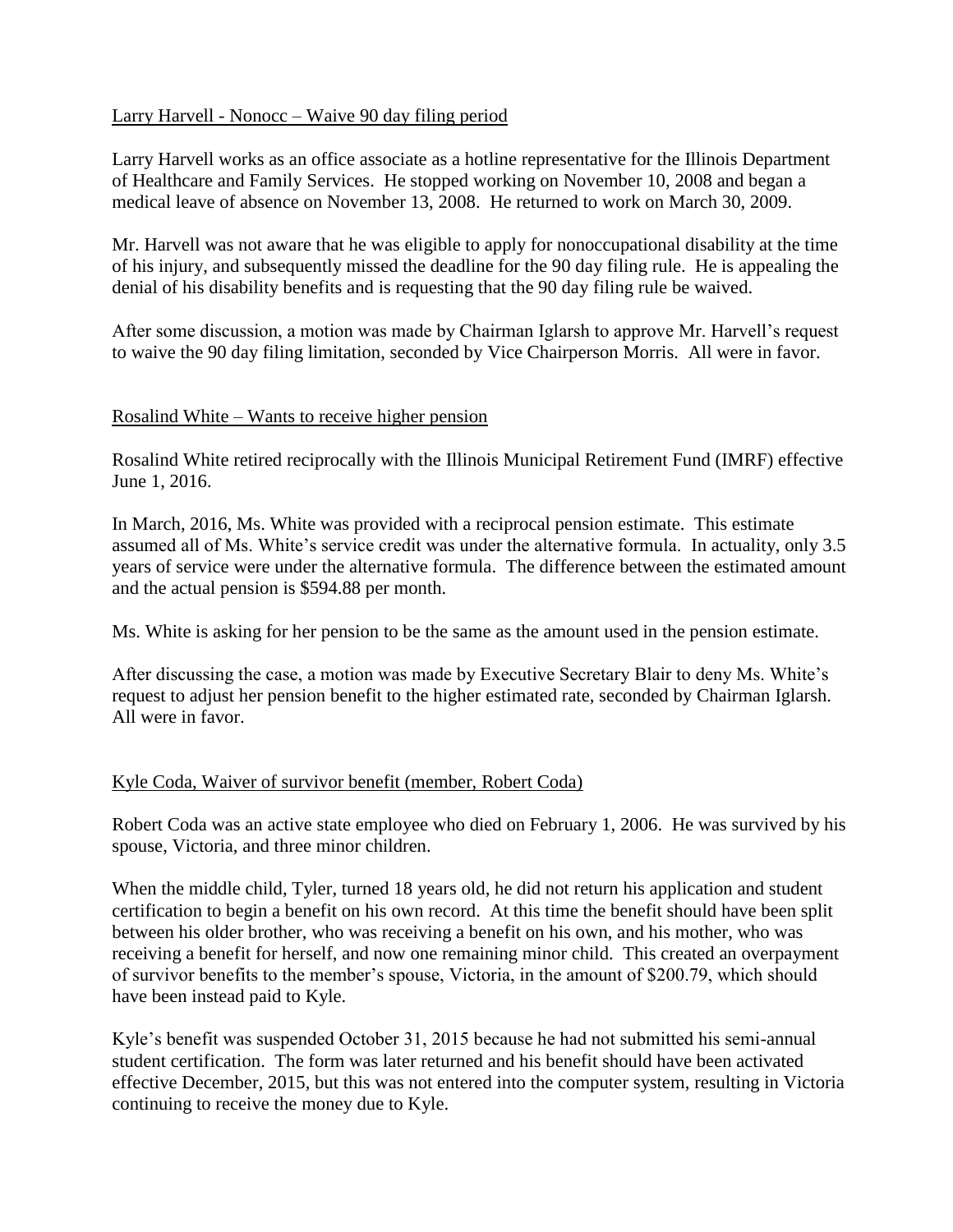Kyle signed a waiver agreeing to waive his portion of the survivor annuity so his mother will not incur an overpayment. Kyle is requesting approval of the waiver of the survivor annuity.

After some discussion, a motion was made by Chairman Iglarsh to move for approval to waive Kyle's portion of the survivor benefit, seconded by Vice Chairperson Morris. All were in favor.

# Robert Piersza, Wants to receive a survivor annuity, (member, Margaret Cook)

Margaret Cook, an active state employee, died on December 2, 2007. Robert Piersza is requesting to receive a survivor benefit, as the surviving spouse.

Robert and Margaret were married outside of the country and Robert cannot locate a valid proof of marriage verification.

After a review of the file and the marriage verification rules, a motion was made by Chairman Iglarsh to deny Robert Piersza's request to receive a survivor benefit, seconded by Vice Chairperson Morris. All were in favor.

# **Add-on**

### Scott Ward – Waiver of survivor benefit

Jack Ward was an active state employee who died on January 22, 2016. Mr. Ward is survived by a 19 year old son, Scott Ward. Scott is not a full-time student, so he is currently ineligible for a survivor annuity.

Scott Ward signed an agreement to waive the survivor annuity and is requesting approval of the waiver of the survivor annuity he may be eligible to receive in the future so a larger lump sum would be payable now.

After some discussion, a motion was made by Vice Chairperson Morris to approve Scott Ward's request to waive the future survivor annuity in order to be eligible for the lump sum payment. This motion was seconded by Chairman Iglarsh. All were in favor.